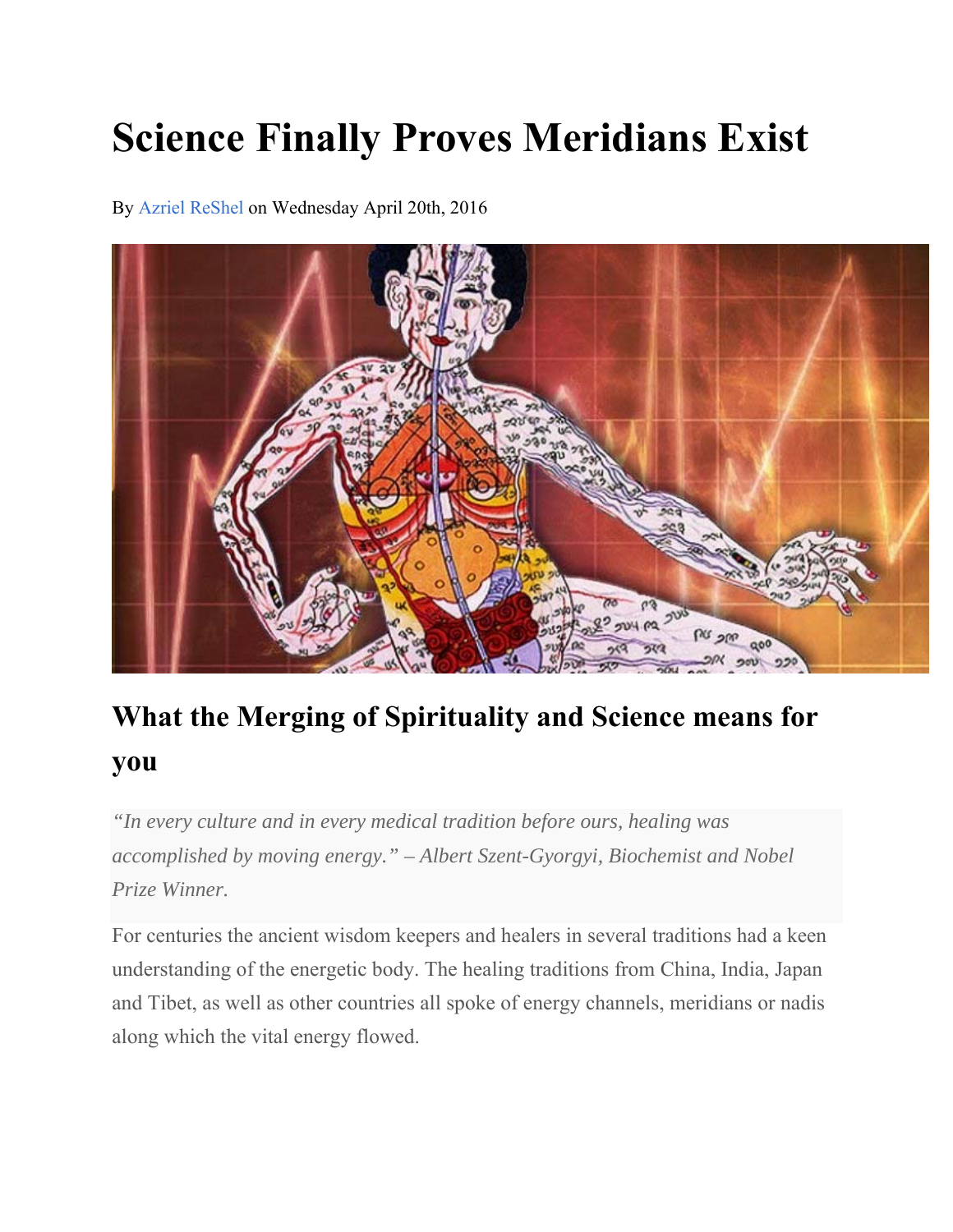Life was considered to be a bio-electrical and vibrational energy phenomenon and so health revolved around balancing energy through various means. Life existed because of life force and energy running through and animating the body, ensuring we can move, breathe, digest food, think and even feel.



*Healing traditions all spoke of energy channels, sen, meridians or nadis.*

### **Energy channels**

This vital life force or chi, is composed of two kinds of forces, yin and yang, and flows along a sophisticated network of energy pathways, or highways, circuiting the body. Over 2000 years ago ancient cultures knew of the existence of these energy channels. They were called 'sen' in Thailand, 'nadis' in India, 'meridians', 'channels' or 'vessels' in China and Japan, and 'channels' in Tibet. In India, where many eastern healing arts developed, there were said to be 72 000 nadis or energy pathways.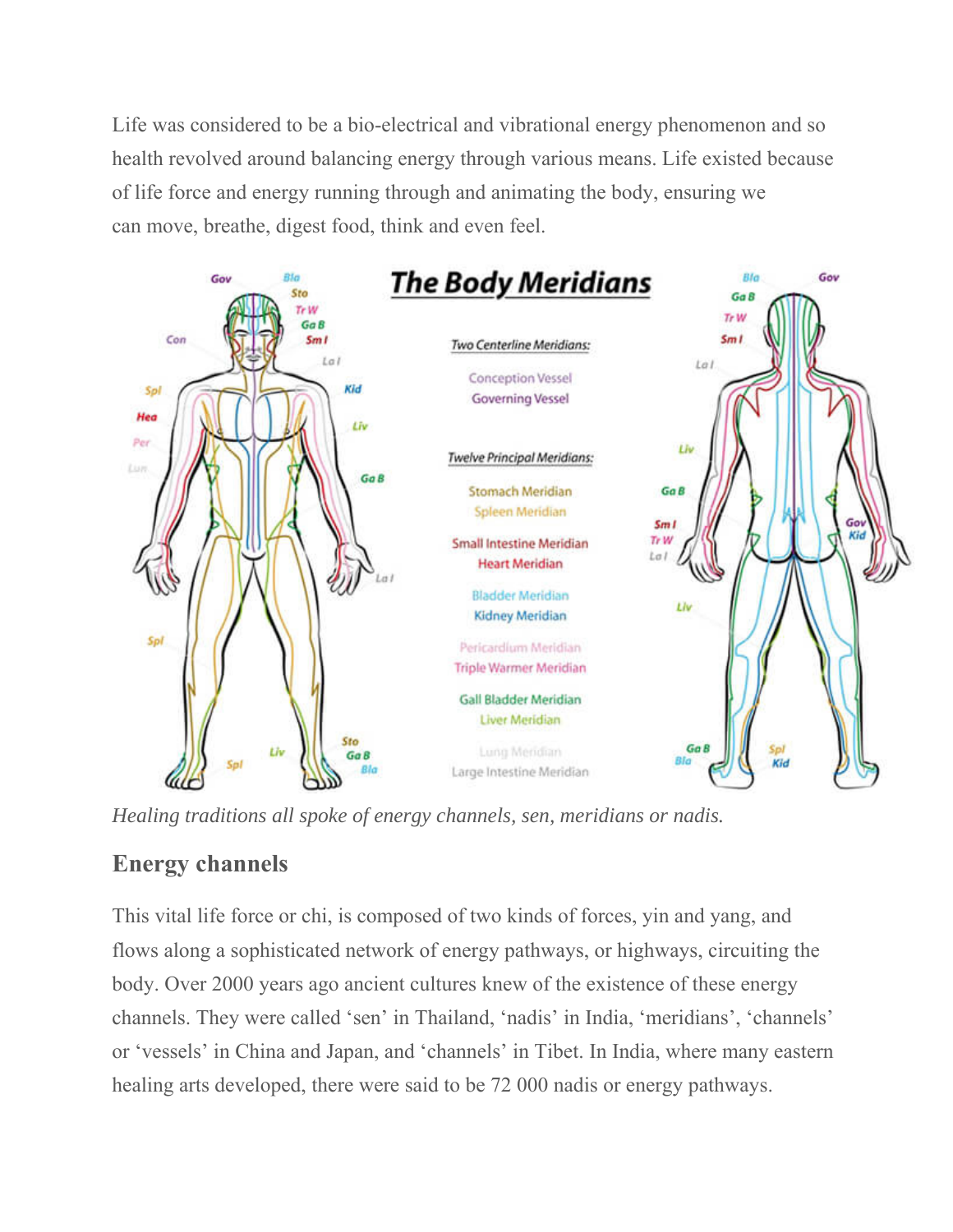Disease is believed to be a blockage in the energy flow of these channels. A range of healing traditions, including acupuncture, acupressure, massage and yoga, are founded on the principle of the existence of energy channels or pathways, known as meridians, or nadis, running around the body in an expansive network.

While it may seem a little airy fairy to some to consider the energy body while we have flesh and bone, at source we are an energy field, embedded into another energy field. Our bodies are electromagnetic in nature and science has measured these frequencies with advanced machines, like EKG's and MRI scanning, for many years. Numerous studies demonstrate these energy pathways and points conduct electricity even when needles aren't used. And the massage technique of Shiatsu have been found to stimulate the same energetic effects. Similarly, Qigong,Tai Chi and the postures of yoga, have been found to increase electrical conductance at acupoints, yet science never believed in the existence of meridians until now.



*A range of healing traditions are founded on the principle of the meridians.*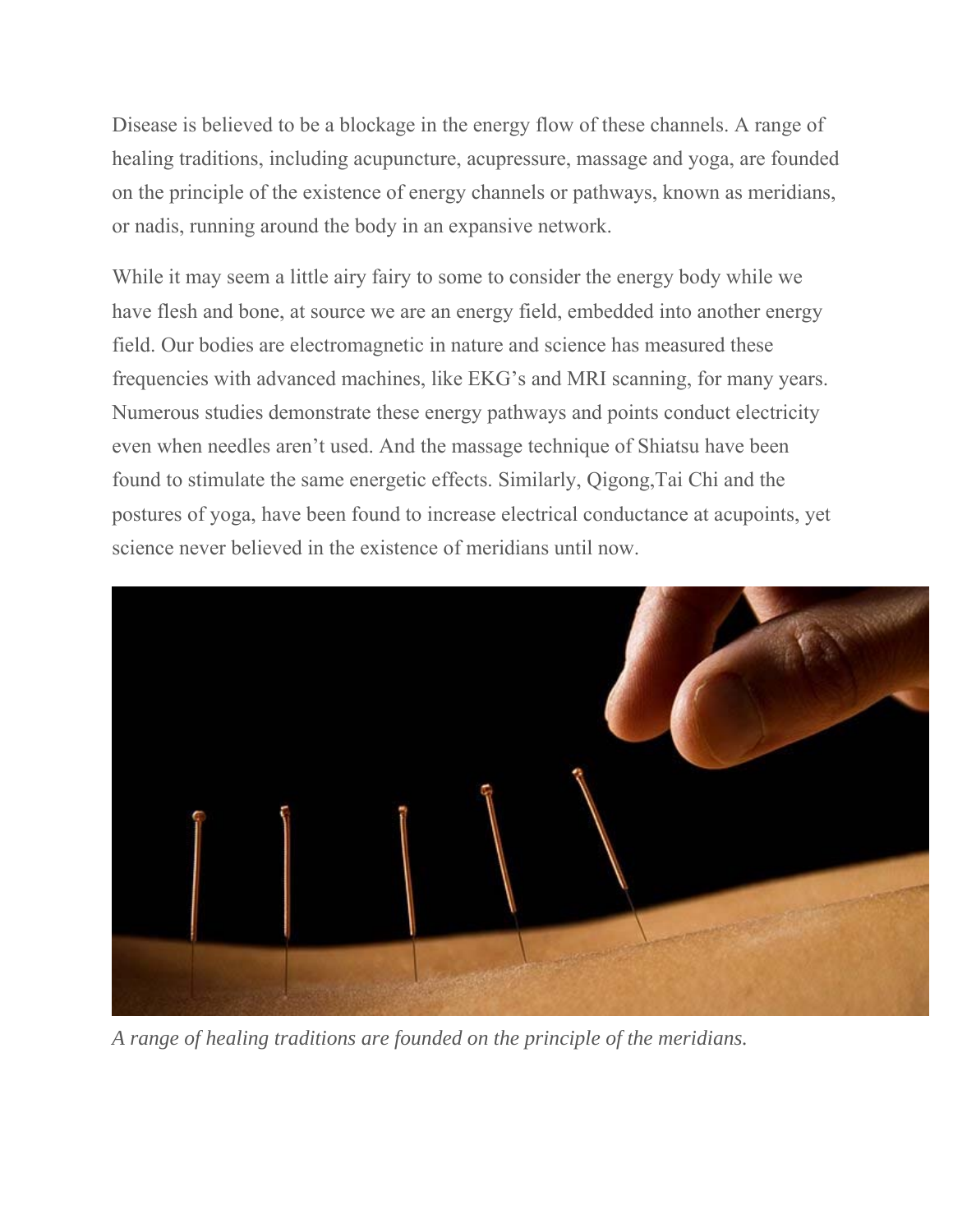#### **Scientific research**

Recently scientists at Seoul National University confirmed the existence of meridians, which they refer to as the "primo-vascular system." They say that this system is a crucial part of the cardiovascular system.

Previously, North Korean scientist Kim Bong-Han proposed that he had found meridians in the early 1960's. Dr Kim Bong-Han showed over 50 years ago that new tubular structures exist inside and outside of blood vessels and lymphatic vessels, as well as on the surface of internal organs and under the dermis. He believed they were the traditional meridian lines. The meridians were called Bonghan ducts or channels, after his research, but now the existence of this system in various organs has been corroborated by further research.

The current Korean researchers now believe the primo-vascular system is in fact the physical component of the Acupuncture Meridian System. And it has also been suggested that this system is involved in channelling the flow of energy and information relayed by biophotons (electromagnetic waves of light) and DNA.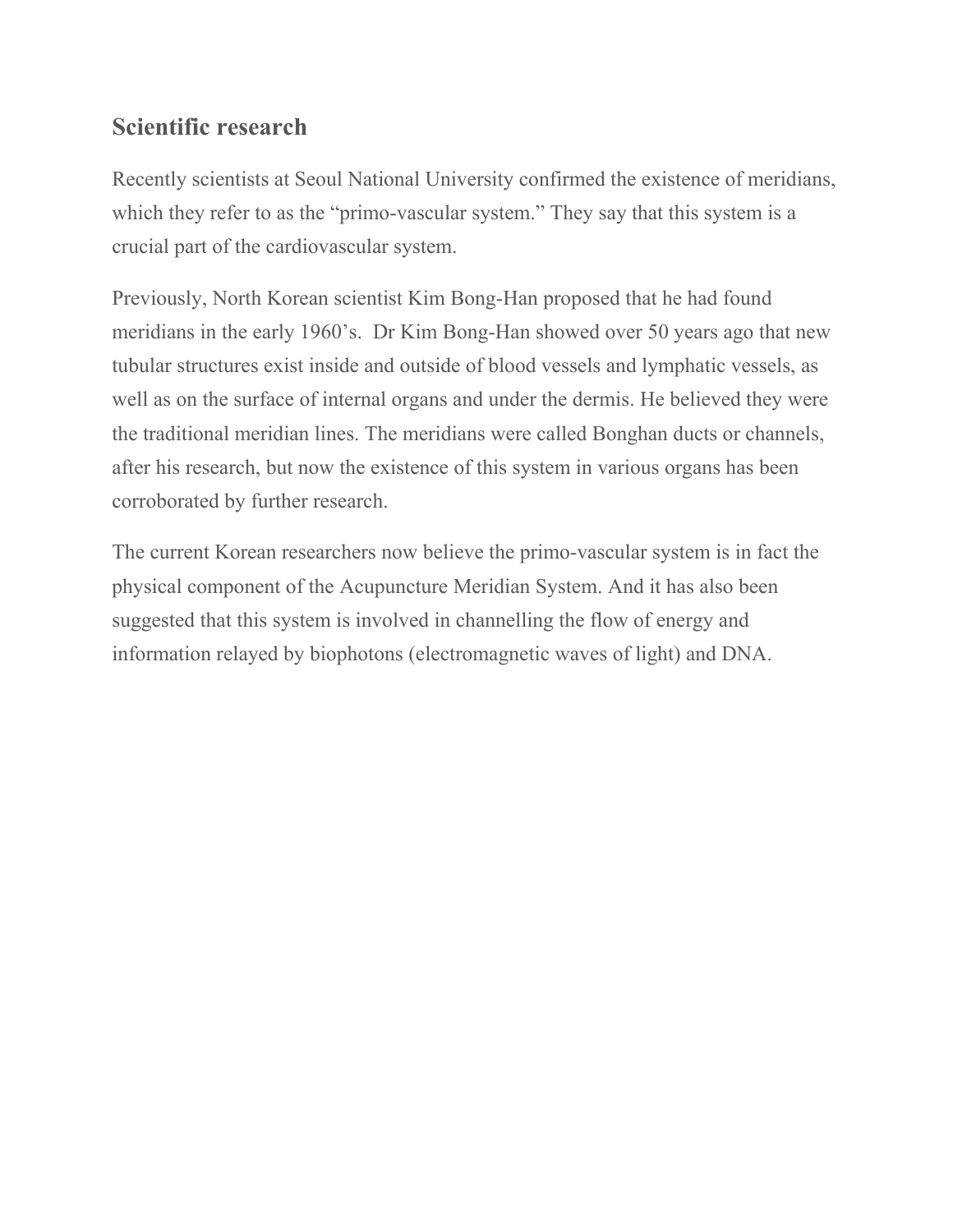

*There may be a link between the meridians and energy and information relayed by DNA.*

The Korean scientists studying oriental medicine with biophysical methods injected a special staining dye which coloured the meridians. By injecting the dye onto acupuncture points, they were able to see thin lines. These did not show up at nonacupuncture point sites where there are no meridians. The researchers discovered that the meridian lines are not confined to the skin, but are in fact a concrete duct system through which liquid flows, and that this liquid aggregates to form stem cells.

Previously, scientists used a combination of imaging techniques and CT scans to observe concentrated points of microvascular structures that clearly correspond to the map of acupuncture points created by Chinese energy practitioners in ancient times. In a study published in the Journal of Electron Spectroscopy and Related Phenomena, researchers used contrast CT imaging with radiation on both non-acupuncture points and acupuncture points. The CT scans revealed clear distinctions between the nonacupuncture point and acupuncture point anatomical structures.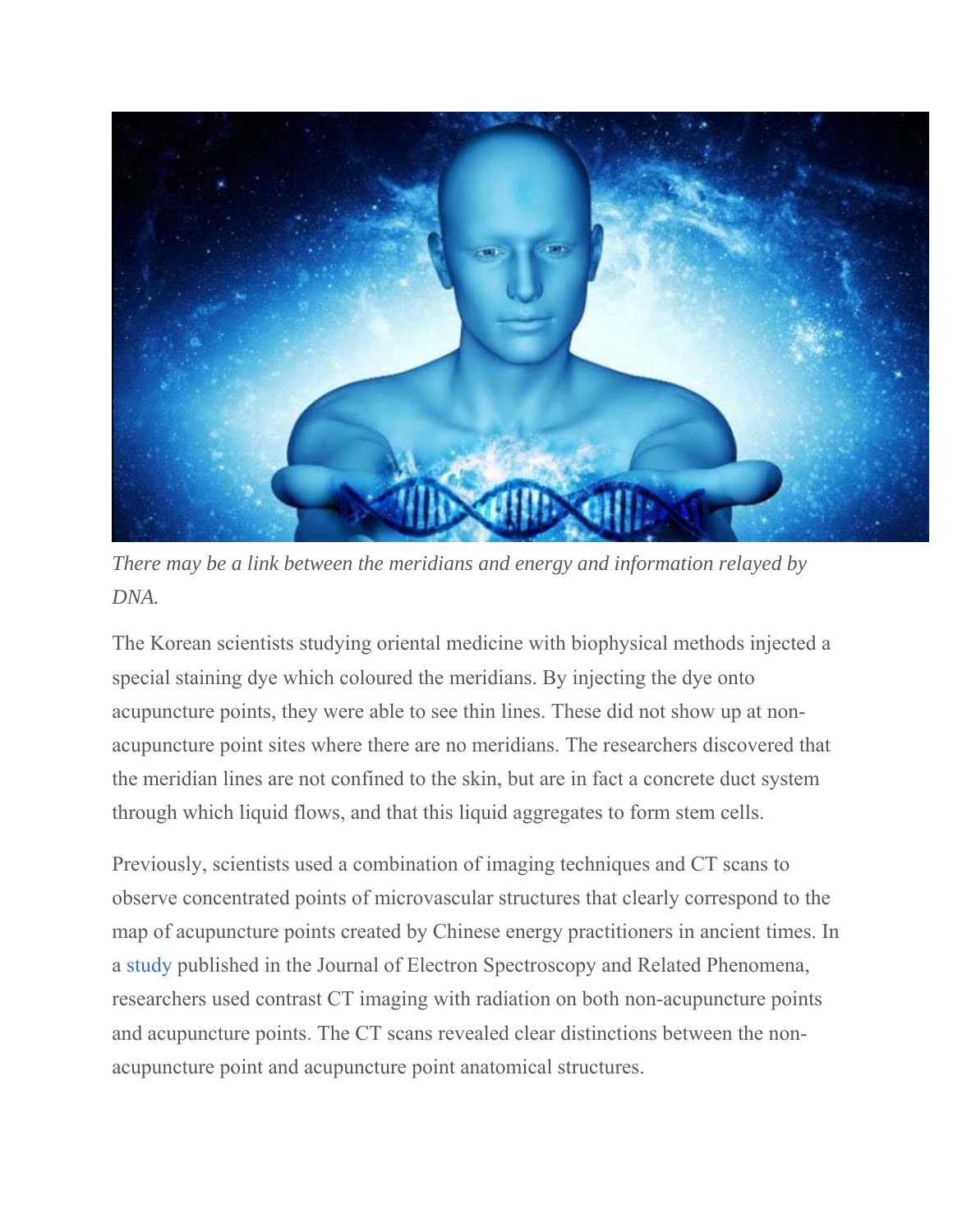

*Scientists injected a special staining dye which coloured the meridians.*

#### **The meridian system**

There are 12 primary paired meridians and two single mid meridians, six yang and six yin. The yang meridians run down the body and the yin meridians flow up the body. Each meridian is also related to an element. Each meridian is most active at a certain time of the day or night and each meridian is influenced by an element or season.

The nature of meridians, in their elemental structure, and as vessels for the life force, show the intricacy and profound connection of our body at a cellular level, to the universe. We are intimately connected by the elements, energetic structure and flow of energy, to all life, at a cellular, physical level. Our earth is also said to have energetic pathways or ley lines, akin to meridians.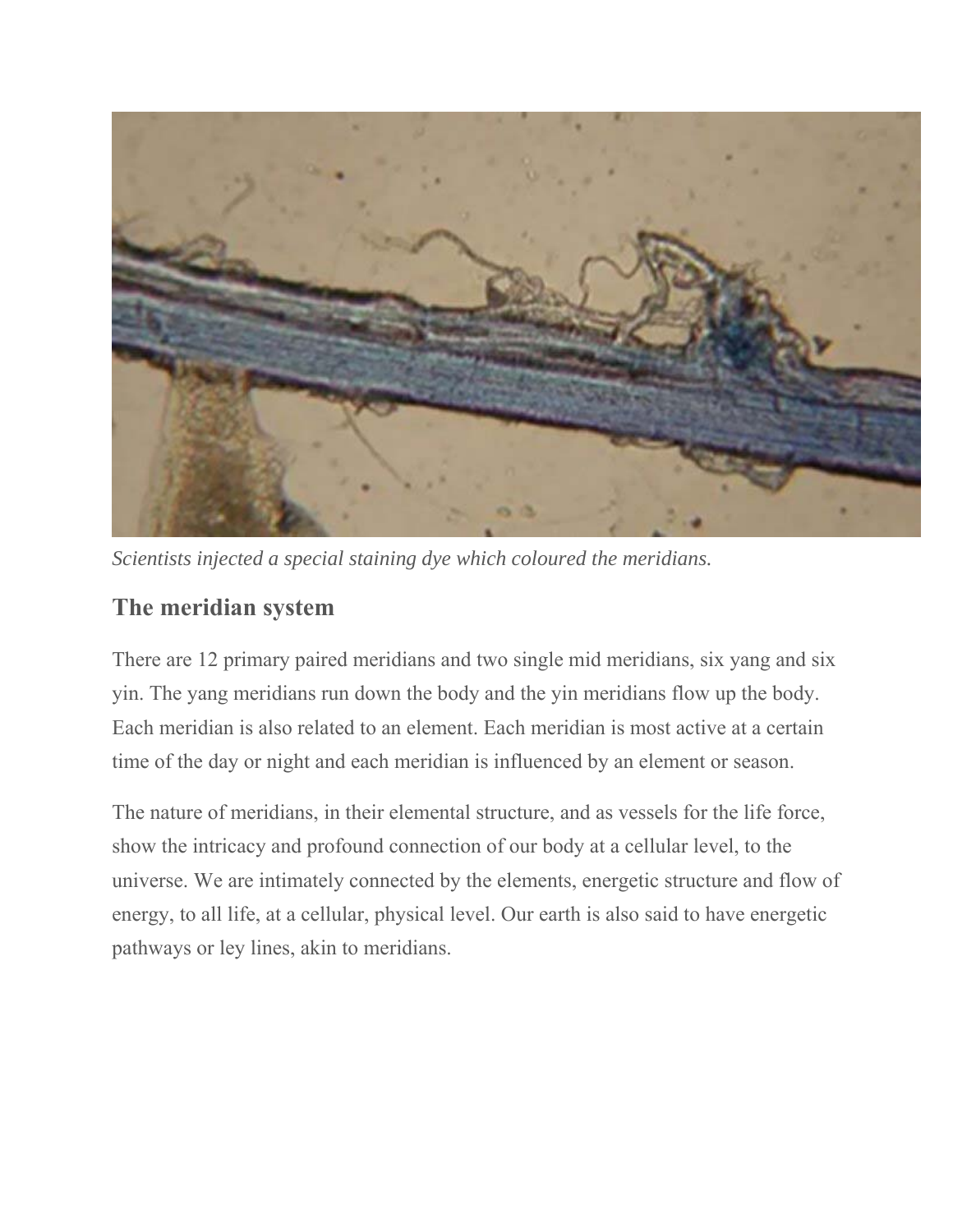

*The map was created by Chinese healing practitioners nearly 2000 years ago.*

#### **How are meridians related to health?**

Our bodies need balance. A balanced flow or energy, not too much or too little, is conducive to good health. This is the same in the way we live our lives. Balance is paramount. Just enough food, water and a healthy balanced lifestyle. As the Buddha said: "middle way" or moderation in all things.

We can see this harmony and balance in life, as the balance between the energies of yin and yang – or more simplistically, masculine and feminine – the two opposing and catalyzing energies of the universe.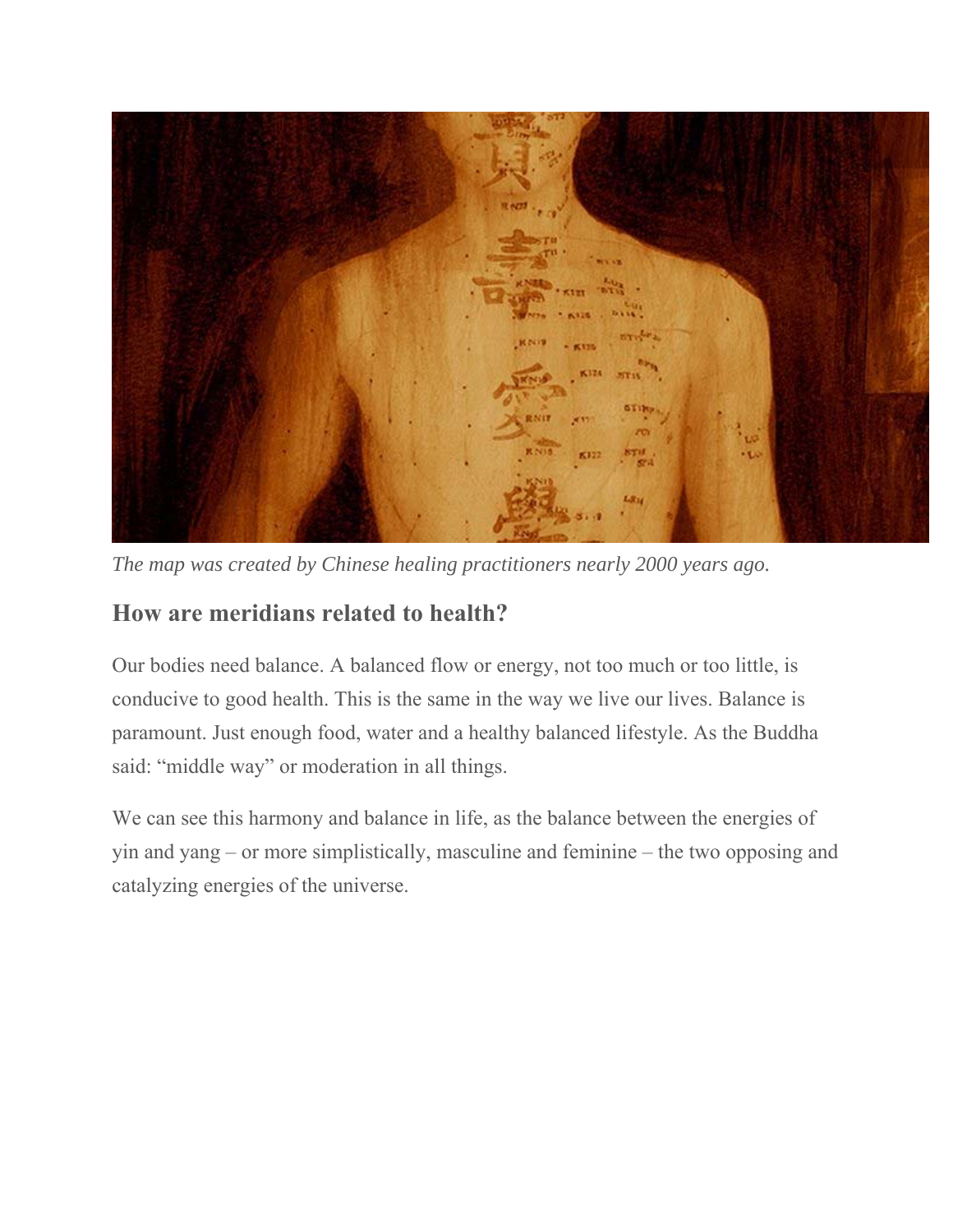

*In our bodies we need balance, not too much or too little.*

Our health is vibrant if there is harmony and balance between these two forces in the body. If the balance is disturbed, and the flow of one of these forces becomes greater than the other then illness arises. These forces or energies flow through very definite channels in the body, or meridians, and these are the body's healing energy pathways.

In traditional Indian medicine, the meridians are expanded upon.There are nadis found within the physical body and these nadis make up the nervous system, the circulatory system, the digestive system, the respiratory system, the lymphatic systems, etc. Any blockages in these nadis can result in physical health conditions. Nadis can also be found in the subtle body where they carry thoughts, feelings, and nerve impulses. When these nadis are blocked, we lose our ability to feel, and connect deeply with others, the environment and ourselves. In the same way that veins and arteries are important for the body to function, nadis weave through our physical nerves and the matrix of consciousness that circuits the mind and self, supporting our physical expression from the otherworldly dimensions of existence.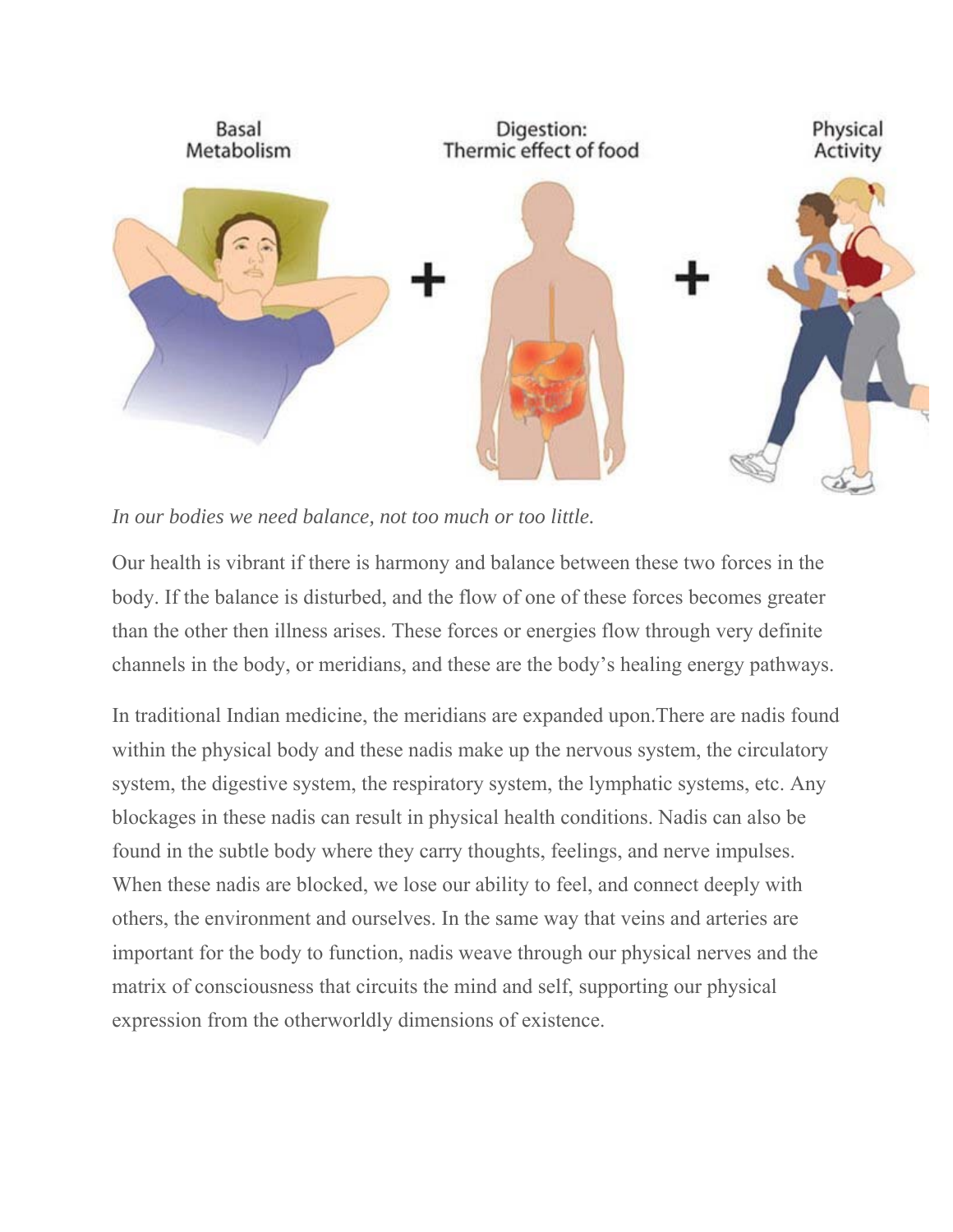

*Chi is made up of two kinds of forces, yin and yang.*

When the flow of energy is blocked, it causes low energy and illness. Practices like yoga and meditation work on these subtle energy channels, supporting the flow of energy through the body. According to some ancient indian texts there are 350 000 nadis or energy pathways in the body. In traditional Indian medicine and spiritual science, the energies of the physical body, the subtle body and the causal body are said to flow through the nadis. Within this framework, the nadis are said to connect at special points of intensity called nadichakras.

The three most important nadis are those running along the spine: ida, pingala and sushumna. The Sushumna is the central channel of energy in the human body and it runs from the base of the spine to the crown of the head and carries kundalini energy, which is the primal evolutionary force. Kundalini is awakened through yoga and meditation and is said to lie dormant at the base of the spine. Activation of the kundalini leads to higher consciousness states. The aim of yoga is to broaden the sushumna and to unite the pathways. Purifying all three nadis leads to overall health,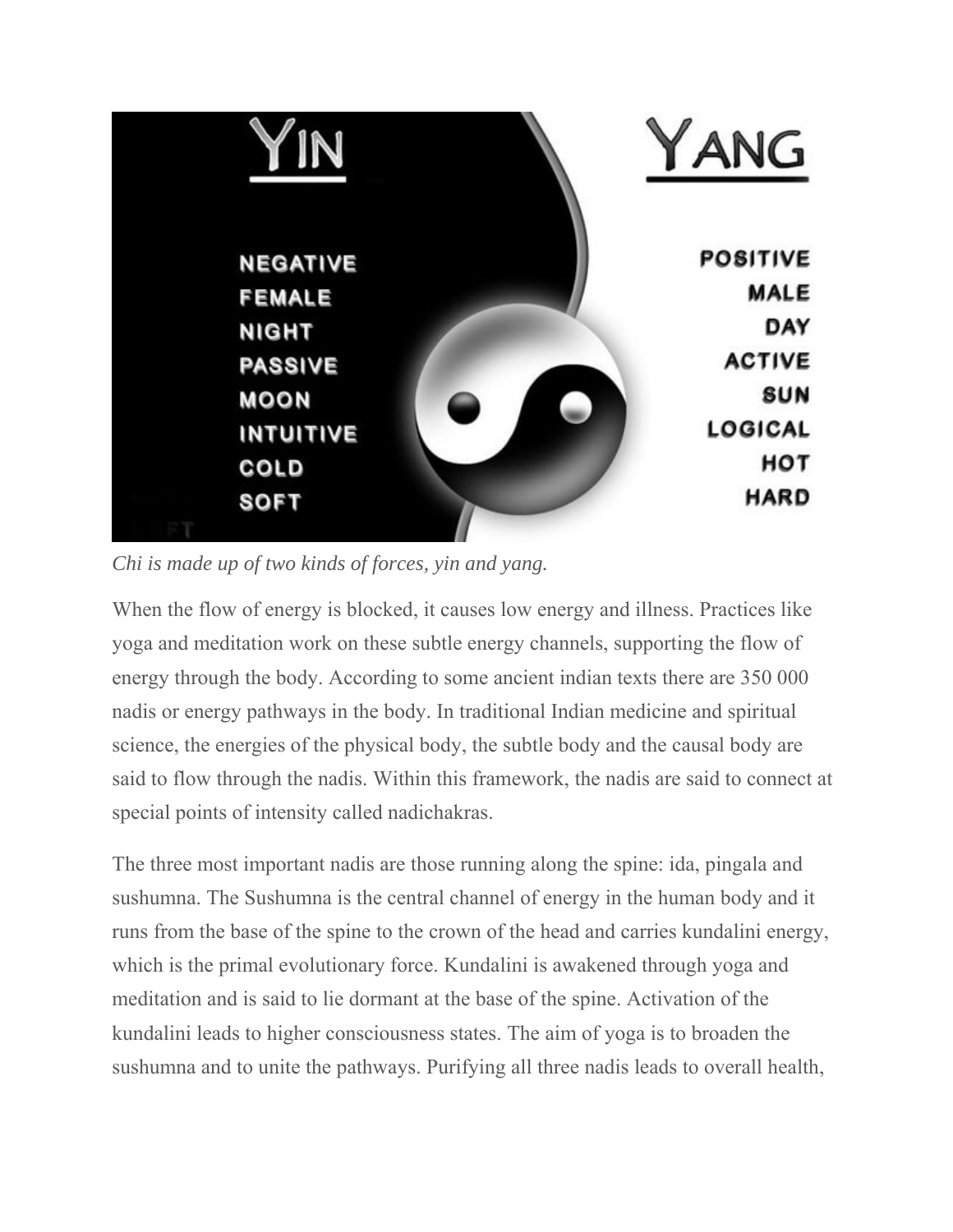and wellness of body and mind, as well as spiritual growth. Various Pranayama techniques aid in helping to keep these nadi channels open.



*The three most important nadis are those running along the spine: ida, pingala and sushunma.*

If you are sensitive to energy and have had energy treatments, such as acupuncture, you may have felt streams of energy or a flow of cold or heat, for example, up the legs or arms. This is a freeing up of energy in the meridians and the flow of energy that is released when a blockage is removed.

There are many wonderful healing modalities based on the meridian system that support radiant health. By enhancing the flow of energy through the body, balance and health is achieved and we come in touch with our true selves. Acupuncture is a therapeutic modality used in China as early as the late stone age. It was used to treat all ailments affecting people. Acupuncture did not enter modern Western consciousness until the 1970's when China ended a period of isolation and resumed foreign political and cultural contacts.